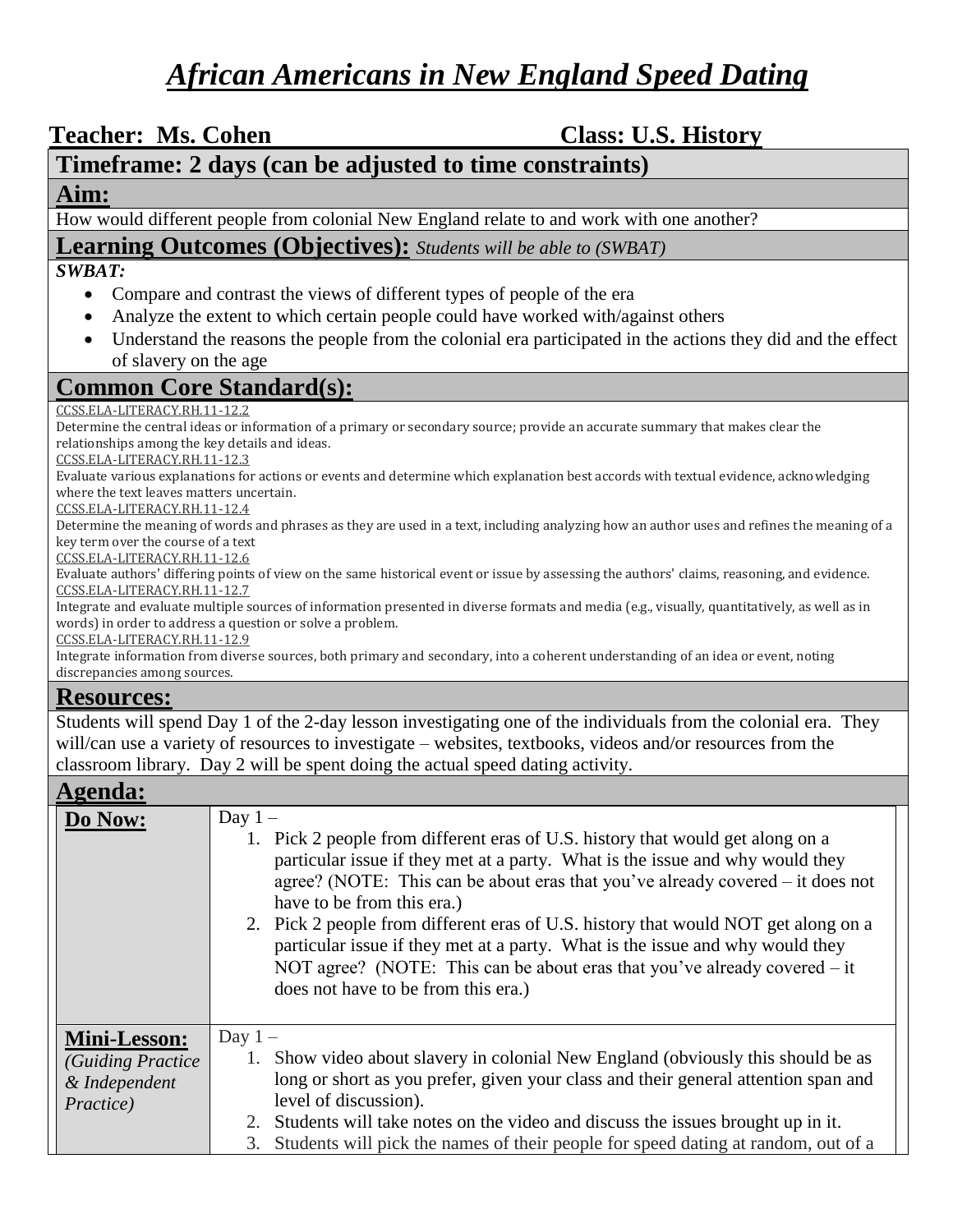|                  | hat. The list of names is:                                                                                                                                                                                                                                                                                                                                                                                                         |                                                                                                                                                                                                                                                                                                                                        |  |
|------------------|------------------------------------------------------------------------------------------------------------------------------------------------------------------------------------------------------------------------------------------------------------------------------------------------------------------------------------------------------------------------------------------------------------------------------------|----------------------------------------------------------------------------------------------------------------------------------------------------------------------------------------------------------------------------------------------------------------------------------------------------------------------------------------|--|
|                  | James DeWolf                                                                                                                                                                                                                                                                                                                                                                                                                       | Peter Fleet                                                                                                                                                                                                                                                                                                                            |  |
|                  | Mumbet/Elizabeth Freeman                                                                                                                                                                                                                                                                                                                                                                                                           | Lemuel Haynes                                                                                                                                                                                                                                                                                                                          |  |
|                  | Abijah Prince                                                                                                                                                                                                                                                                                                                                                                                                                      | Lucy Prince                                                                                                                                                                                                                                                                                                                            |  |
|                  | Isaac Royall, Jr.                                                                                                                                                                                                                                                                                                                                                                                                                  | Isabella Baumfree/Sojourner Truth                                                                                                                                                                                                                                                                                                      |  |
|                  | John Williams                                                                                                                                                                                                                                                                                                                                                                                                                      | <b>Timothy Sedgwick</b>                                                                                                                                                                                                                                                                                                                |  |
|                  |                                                                                                                                                                                                                                                                                                                                                                                                                                    |                                                                                                                                                                                                                                                                                                                                        |  |
|                  | NOTE: Teachers can add/change people as they feel necessary.                                                                                                                                                                                                                                                                                                                                                                       |                                                                                                                                                                                                                                                                                                                                        |  |
|                  | 4. Teacher will distribute "African Americans in New England Speed Dating"<br>students might have.                                                                                                                                                                                                                                                                                                                                 | handout and read it with the class. Teacher will field questions about the process.<br>Teacher will then distribute "Speed Dating Profile Form" and field questions that                                                                                                                                                               |  |
|                  | Day $2-$                                                                                                                                                                                                                                                                                                                                                                                                                           |                                                                                                                                                                                                                                                                                                                                        |  |
|                  | Students will be split up into groups of 6-8, depending on the number of people<br>1.<br>you choose to pick from the list of people from the Colonial era in New England<br>(obviously you may add others that I haven't listed) and the size of the class.<br>2. You will arrange students at different tables for the speed dating, each one sitting<br>directly across from another student. Each table should have one of each |                                                                                                                                                                                                                                                                                                                                        |  |
|                  | character.<br>3.<br>depending on the students.                                                                                                                                                                                                                                                                                                                                                                                     | Students will speak only to the person across from them (their "date"). One<br>person will talk about themselves (their character) for 2 minutes while the other<br>person takes notes on their life, and at the teacher's word, they will switch roles.<br>Teacher can obviously make this last for longer or shorter than 2 minutes, |  |
|                  | 4. After 4-5 minutes, students will move one seat to the right/left and the "date" will                                                                                                                                                                                                                                                                                                                                            |                                                                                                                                                                                                                                                                                                                                        |  |
|                  | begin between those different characters.<br>5. Students will keep rotating until they have "dated" everyone at the table.                                                                                                                                                                                                                                                                                                         |                                                                                                                                                                                                                                                                                                                                        |  |
|                  |                                                                                                                                                                                                                                                                                                                                                                                                                                    | 6. NOTE: Depending on the class, you can have them do as much of this activity as                                                                                                                                                                                                                                                      |  |
|                  | discretion.                                                                                                                                                                                                                                                                                                                                                                                                                        | you like. As you read below, just know that if you feel it's a bit much, you can<br>cut out things like the business cards or other parts. It's obviously at your                                                                                                                                                                      |  |
|                  | 7.                                                                                                                                                                                                                                                                                                                                                                                                                                 | ANOTHER NOTE: Teachers can "play" with this activity as they want $-$ you<br>may want to have tablecloths, Hershey's kisses at the tables, tea lights, soft music                                                                                                                                                                      |  |
|                  | playing, yule log up on the smartboard, etc. ©                                                                                                                                                                                                                                                                                                                                                                                     |                                                                                                                                                                                                                                                                                                                                        |  |
| <b>Closer:</b>   | Day 1 – Which person were you hoping to get when you picked out of the hat and why?                                                                                                                                                                                                                                                                                                                                                |                                                                                                                                                                                                                                                                                                                                        |  |
|                  | Day $2 -$ After the speed dating, students will begin to write a reflection essay on their                                                                                                                                                                                                                                                                                                                                         |                                                                                                                                                                                                                                                                                                                                        |  |
|                  | experience. They will answer the following questions in paragraph form.                                                                                                                                                                                                                                                                                                                                                            |                                                                                                                                                                                                                                                                                                                                        |  |
|                  | 1. Write a short essay that details:                                                                                                                                                                                                                                                                                                                                                                                               |                                                                                                                                                                                                                                                                                                                                        |  |
|                  |                                                                                                                                                                                                                                                                                                                                                                                                                                    | a.) Which person your person most connected with and why                                                                                                                                                                                                                                                                               |  |
|                  | b.) Which person your person least connected with and why                                                                                                                                                                                                                                                                                                                                                                          |                                                                                                                                                                                                                                                                                                                                        |  |
|                  | c.) Of all of the people involved, which can be said to have the longest-                                                                                                                                                                                                                                                                                                                                                          |                                                                                                                                                                                                                                                                                                                                        |  |
|                  |                                                                                                                                                                                                                                                                                                                                                                                                                                    | lasting effect and WHY? [Cannot be your own person]                                                                                                                                                                                                                                                                                    |  |
| <b>Homework:</b> | Day 1: Make final preparations for the next day's African Americans in New England                                                                                                                                                                                                                                                                                                                                                 |                                                                                                                                                                                                                                                                                                                                        |  |
|                  | Speed Dating.<br>Day 2: Finish their reflection essay.                                                                                                                                                                                                                                                                                                                                                                             |                                                                                                                                                                                                                                                                                                                                        |  |
|                  |                                                                                                                                                                                                                                                                                                                                                                                                                                    |                                                                                                                                                                                                                                                                                                                                        |  |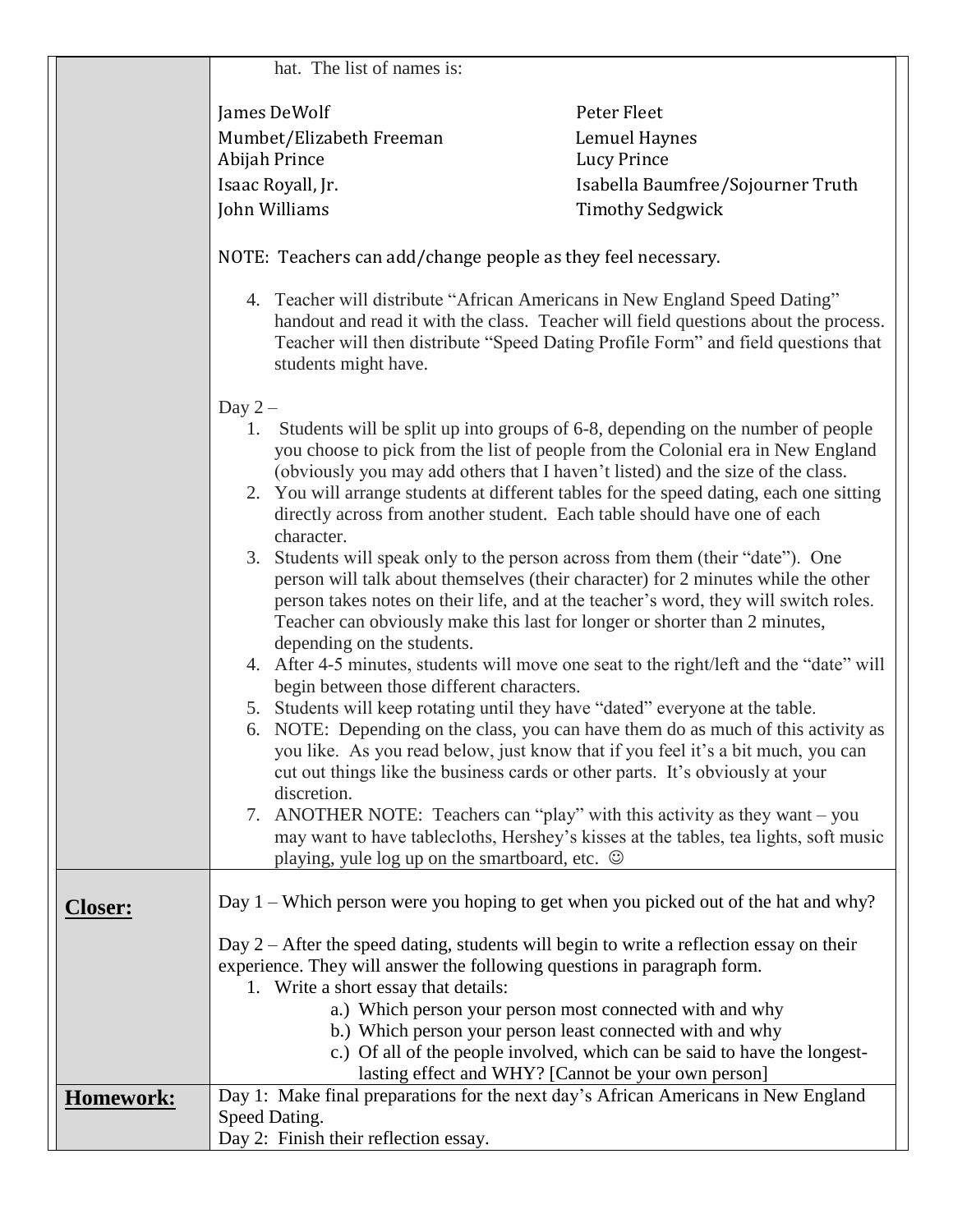



# **African Americans in New England Speed Dating**

You will be assuming the character of a person who is related to slavery in New England. Your task is to research your person and create a "Speed Dating Profile Form" which summarizes the basic information about your person. In addition to the profile form, you will provide a "nameplate" that identifies you (and any information you wish to share) and a "business card" that you will give to your "dates" during the speed dating activity. You will also need to bring a "prop" that helps your "date" identify you—something from your individual's past or present (be creative, yet sensitive).

During the speed dating, you will meet with with other people who lived during this era (or close to this era). You may or may not like them – or agree with them. Your goal is to figure out who you "match" with and who you may not "match" with – people you can relate to, allies who have the same political, social, or economic interests or ideals.

You will have a 4-5 minute "meet and greet" during which you will share your story and listen to the story of the person with whom you are paired. Therefore, you should have a 2-minute soliloquy prepared about yourself ready to present. It will be your task to learn about the people who you have "met" and take notes on their stories. At my signal, both people seated at the desks will move.

You have the choice of what types of research you'd like to use – credible online resources, textbook, your notes, etc., but *you will have to hand in a bibliography*, in proper format, at the time of the speed dating event.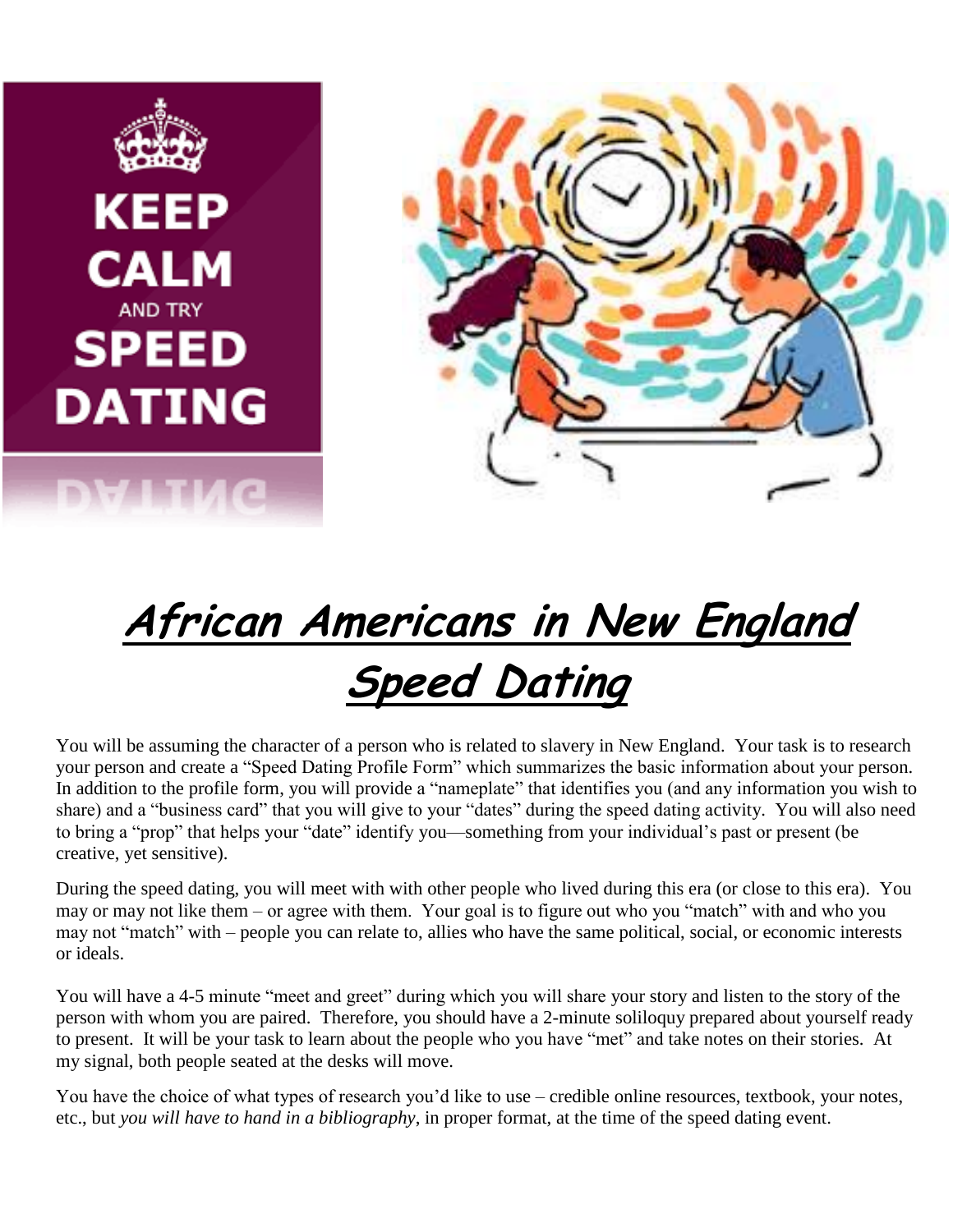You will need to make a *business card* for your person with your information on it. You can find templates in Google Docs or online. You should print 8 cards – you can do them all on 1 sheet and cut them up. You can use normal paper for this – no need to go crazy here. Your card should have your name, your job, your skills, or any other information/graphics you feel appropriate.

Rules for the speed dating:

- Be ready and prepared! Know who you are!
- Be in character the *whole time*.
- Have your nameplate, business cards, and notes with you for the duration of the activity.
- Ask questions give answers participate!
- Get to know the other person.
- Complete the notes chart with information on the people you meet.
- Learn something find your "match" (es)
- HAVE FUN!

#### What am I grading?

- Your Speed Dating Profile Form (I will give you these)
- Your business cards (you will print  $1$  page  $-8$  cards)
- Your bibliography
- Your prop/dress/creativity
- Your communication during the event
- Your ability to stay in character during the event
- Your completed Progressive Reformer Information Chart (you will complete this during the event)

#### Questions to Consider:

- 1. In what ways was your person in charge/not in charge of their own lives/work? If you weren't in charge of your life, how did you resist this situation?
- 2. What success did the individual have?
- 3. What detail(s) of the person's work made him or her an interesting historical figure?
- 4. What lasting impact do your feel your person had on American society?

#### Below are the people who will be participating in this event:

James DeWolf Peter Fleet Mumbet/Elizabeth Freeman Lemuel Haynes Abijah Prince Lucy Prince Isaac Royall, Jr. Isabella Baumfree/Sojourner Truth John Williams Timothy Sedgwick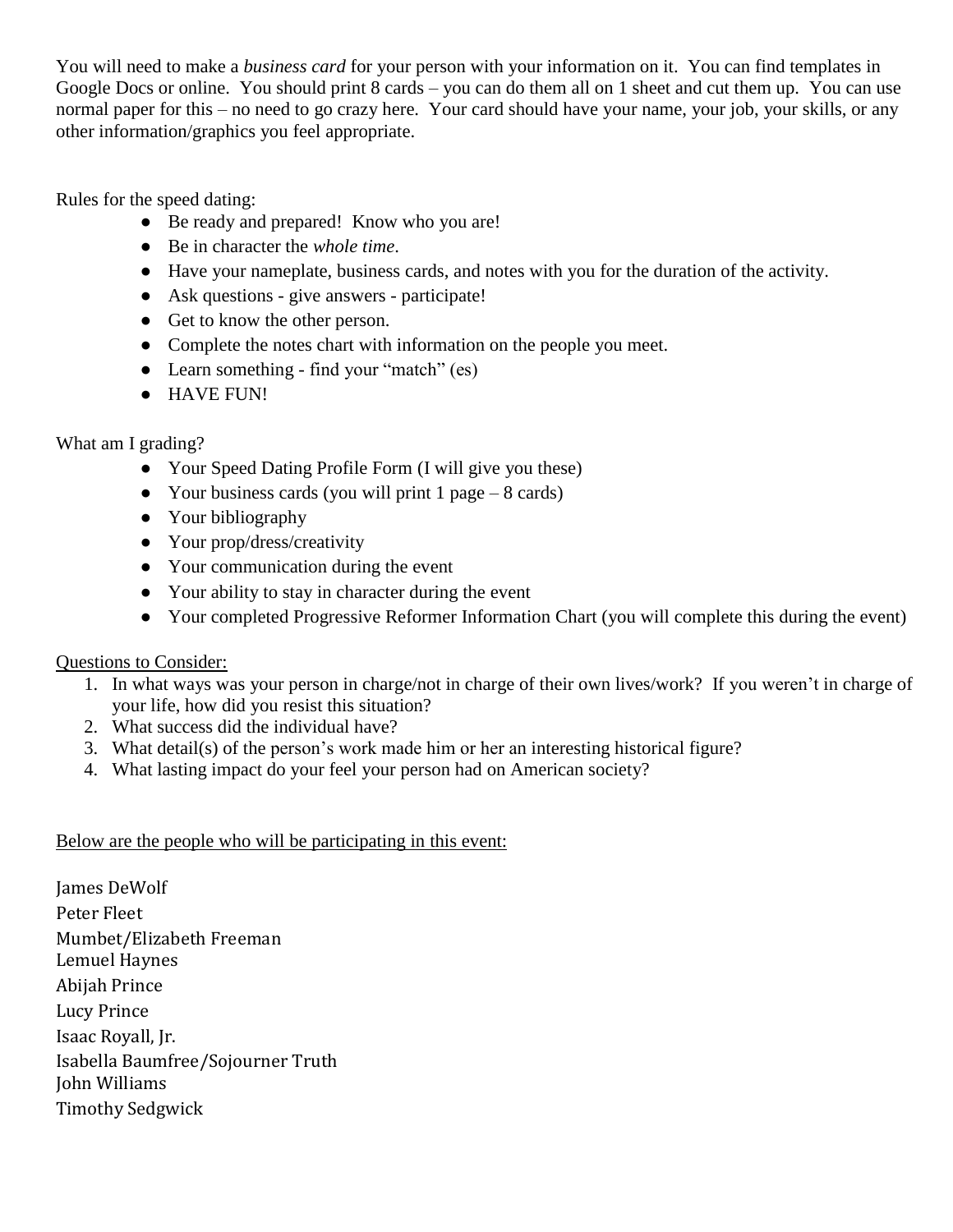# **Speed Dating Profile Form**

| What sort of work do you do?                                                                                                 |
|------------------------------------------------------------------------------------------------------------------------------|
|                                                                                                                              |
|                                                                                                                              |
|                                                                                                                              |
| <u>,这就是这个人的人,我们就是这个人的人,我们就是这个人的人,我们就是这个人的人,我们就是这个人的人,我们就是这个人的人,我们就是这个人的人,我们就是</u><br>Goals/Life:                             |
| What do you want most out of your life? What are your goals and why?                                                         |
|                                                                                                                              |
|                                                                                                                              |
| and the control of the control of the control of the control of the control of the control of the control of the<br>Beliefs: |
|                                                                                                                              |
|                                                                                                                              |
|                                                                                                                              |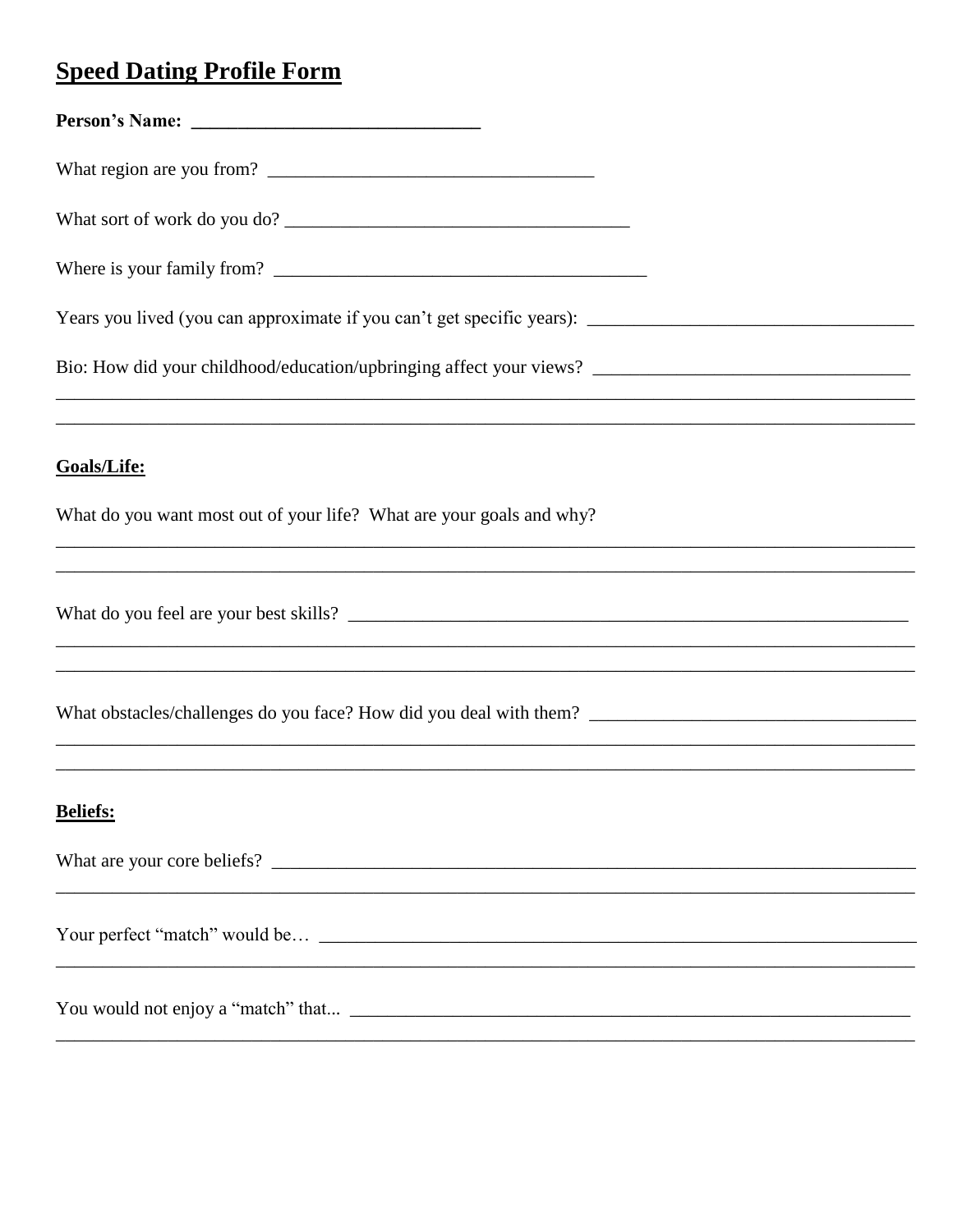# **"DATING" INFORMATION CHART**

As you "date" other people, take notes about them in the space provided (They are alphabetized by LAST name)

James DeWolf Peter Fleet Mumbet/Elizabeth Freeman

Lemuel Haynes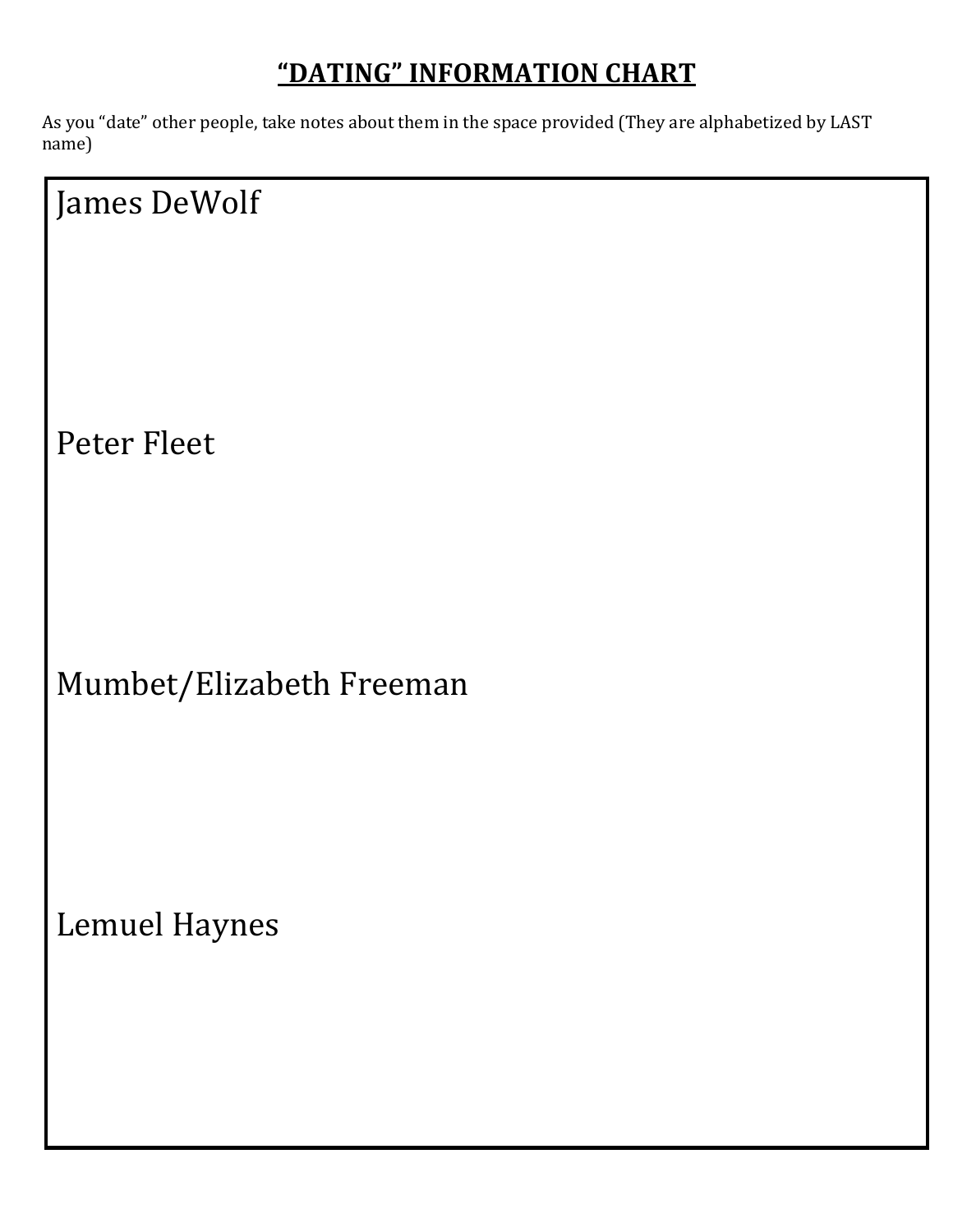| <b>Abijah Prince</b> |  |
|----------------------|--|
|----------------------|--|

Lucy Prince

Isaac Royall, Jr.

Isabella Baumfree/Sojourner Truth

John Williams

Timothy Sedgwick